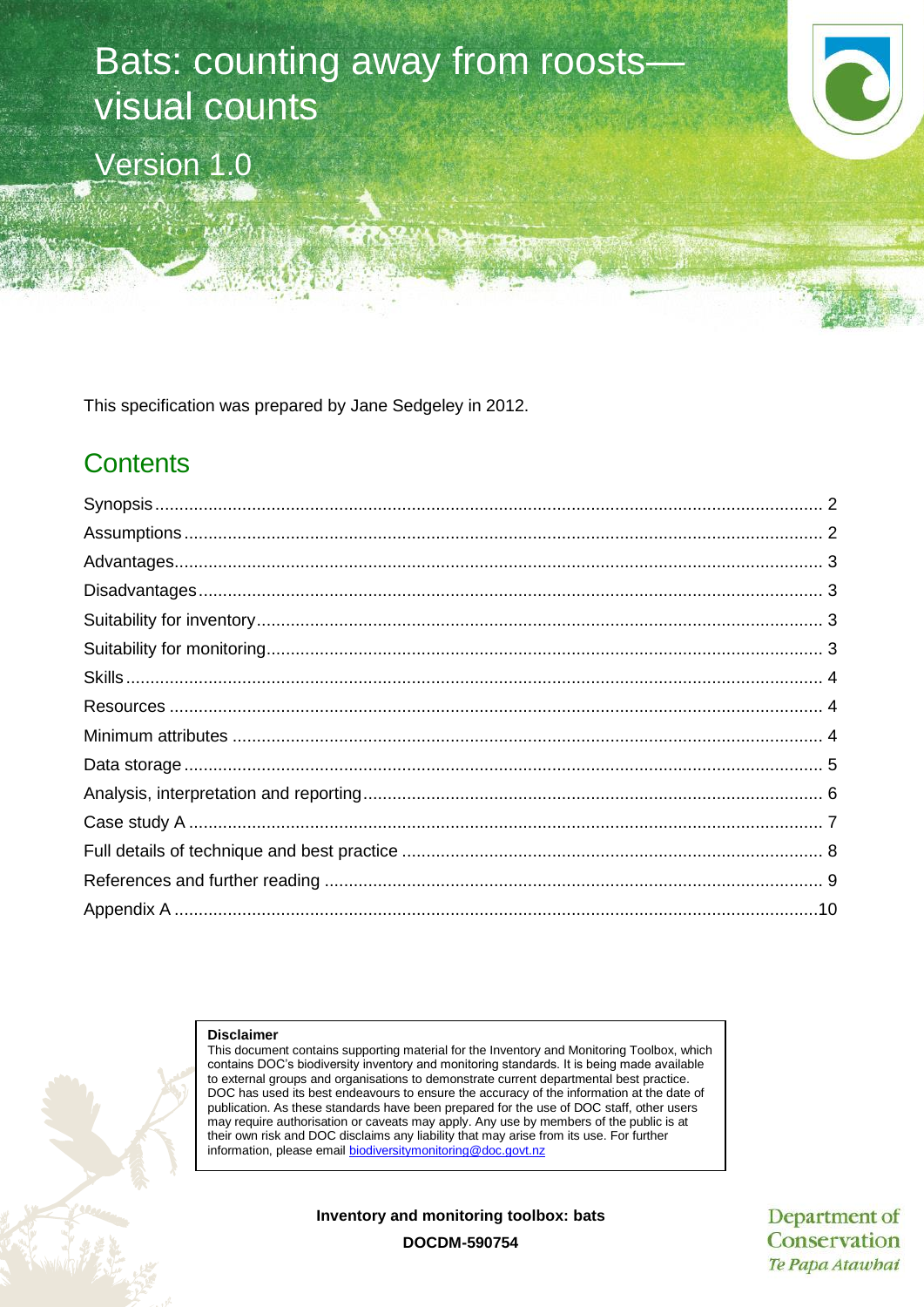# <span id="page-1-0"></span>**Synopsis**

Long-tailed bats begin flying while it is still light enough for them to be seen and counted. Observers stand at vantage points on roads, tracks, or forest-edges and clearings that have large open horizons and clear skies so that any bats that appear will be silhouetted against a backlit sky. This method cannot be used to count lesser short-tailed bats because they do not emerge from their roosts until after dark and forage mainly inside forest.

Long-tailed bats frequently forage in open habitats such the edges of forests and vegetated margins (e.g. along shelter belts and rivers) and can be observed for about 45 minutes around dusk. If bats are seen and counted, the observer can confirm long-tailed bats are present in an area and perhaps form an impression of their numbers (e.g. Gaisler 1979). However, if bats are not seen, then the observer cannot assume that bats are absent because a large number of factors influence their detectability. Bat detectors can be useful aids in visual surveys (alerting observers to the presence of bats and confirming identification), but the range of the detectors is limited compared with the eye. Binoculars can also be used to confirm identification.

A variation of this method is to search for long-tailed bats flying around outside their roost sites at dawn or dusk (Stebbings et al. 2005). These types of counts are primarily useful for locating new roosts or determining whether known roosts are occupied (Walsh & Catto 2004). Large numbers of long-tailed bats swarming around roost sites prior to entering at dawn can be highly visible and certainly very audible on the bat detector. The field technique for visual counts is very simple: The surveyor walks with a bat detector through potentially suitable habitat (or an area pin-pointed from previous reports) 1 hour before dawn; they look and listen for bat activity. Alternatively, observers can go out at dusk and look for emerging bats. However, emerging bats are more likely to fly off directly rather than circle around the roost. Again, these methods are unsuitable for lesser short-tailed bats because these bats leave and return to their roosts when it is too dark to see them.

Because bats are patchily distributed and can be exceptionally cryptic, the chance of encountering them casually using this method (and its variations) is remote. The method can be useful for inventory of longtailed bats, particularly if there are no bat detectors available for surveying, but it will be more effective if used to check sites where there are previous reports or unconfirmed sightings. Systematic collation of sightings can form part of the first phase of regional and national inventories.

Sampling using this method is limited, especially because the sampling period is restricted to approximately 45 minutes around sunset per night (or approximately 60 minutes at dawn if looking for roosts).

This method is not recommended for monitoring.

### <span id="page-1-1"></span>**Assumptions**

Bats will be seen if present.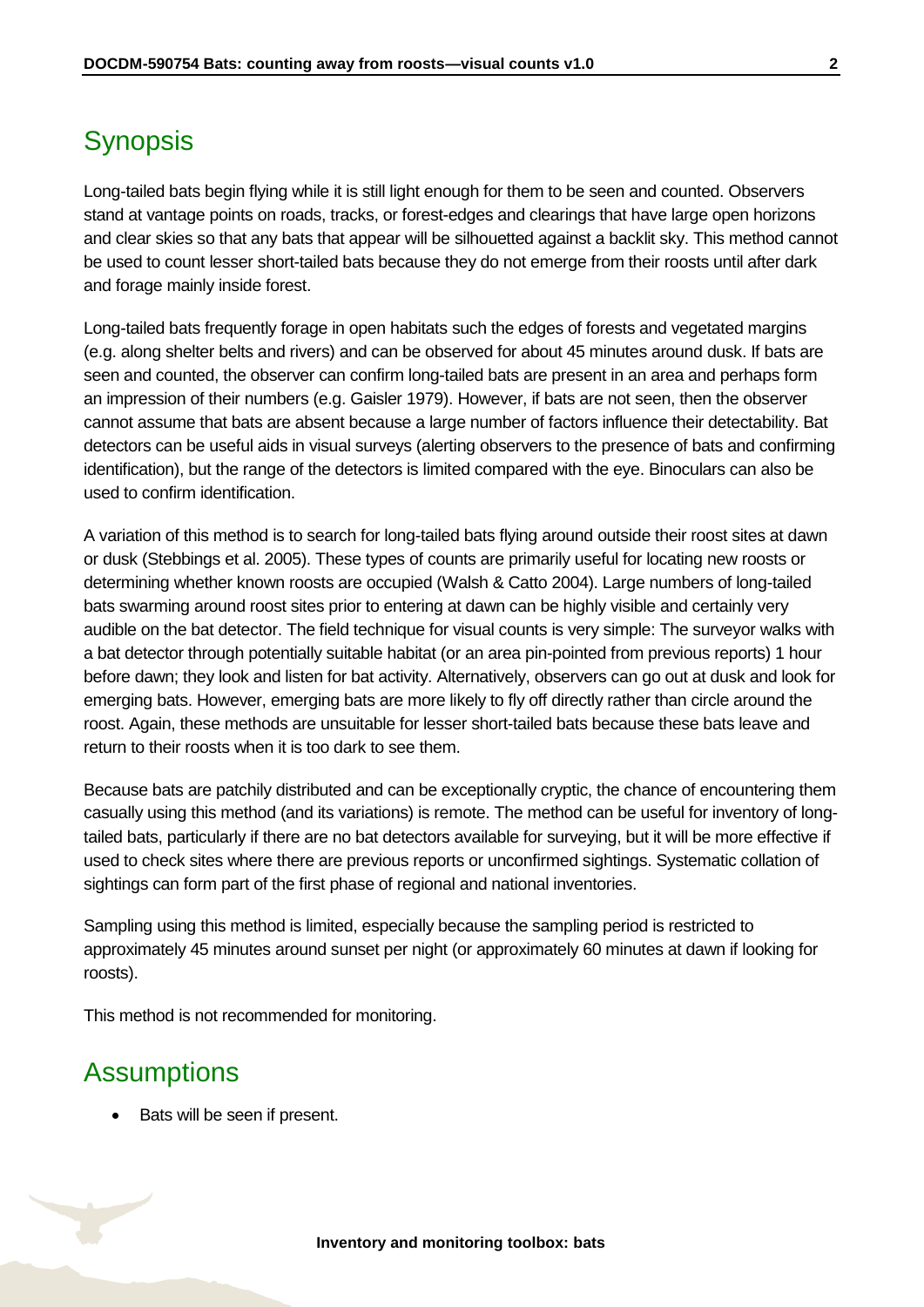All identifications of bats are reliable. Sometimes birds such as swallows are misidentified as bats.

### <span id="page-2-0"></span>Advantages

- This method has the advantage of being very cheap to apply. Relatively little equipment is needed and surveys can be conducted using volunteers or DOC staff working on other projects in the area.
- Sightings yield information about presence or continuing presence of bats and, potentially, location of roosting areas.

### <span id="page-2-1"></span>**Disadvantages**

This technique is not applicable to lesser short-tailed bats because they do not emerge until after dark and mainly forage inside forests.

- Bats are exceptionally cryptic, so the chance of encountering them casually is remote.
- Sampling using this method is limited to approximately 45 minutes around sunset per night (or approximately 60 minutes at dawn if looking for roosts).
- Absence of sightings (or very low frequency of reporting) is not evidence of absence or rarity:
	- Behaviour of bats is influenced by a wide range of environmental factors which means they do not always emerge from roosts.
	- Visibility in different habitat types can vary, and bats may leave the forest using different routes or at different times from night to night.
- Bats can be misidentified, particularly if identification aids such as bat detectors or binoculars are not used. For example, swallows and fantails flying at dusk have been mistaken for bats.

# <span id="page-2-2"></span>Suitability for inventory

Because bats are patchily distributed and cryptic, the chance of encountering them casually using this method is remote. Sampling using this method is limited especially because sampling is restricted to short periods at dawn or dusk.

However, this method can be useful when establishing an inventory of long-tailed bats, particularly if there are no bat detectors available for surveying. It will be more effective if used to check sites where there are previous reports or unconfirmed sightings. Systematic collations of sightings can form part of the first phase for large scale inventories.

# <span id="page-2-3"></span>Suitability for monitoring

This method is not recommended for monitoring.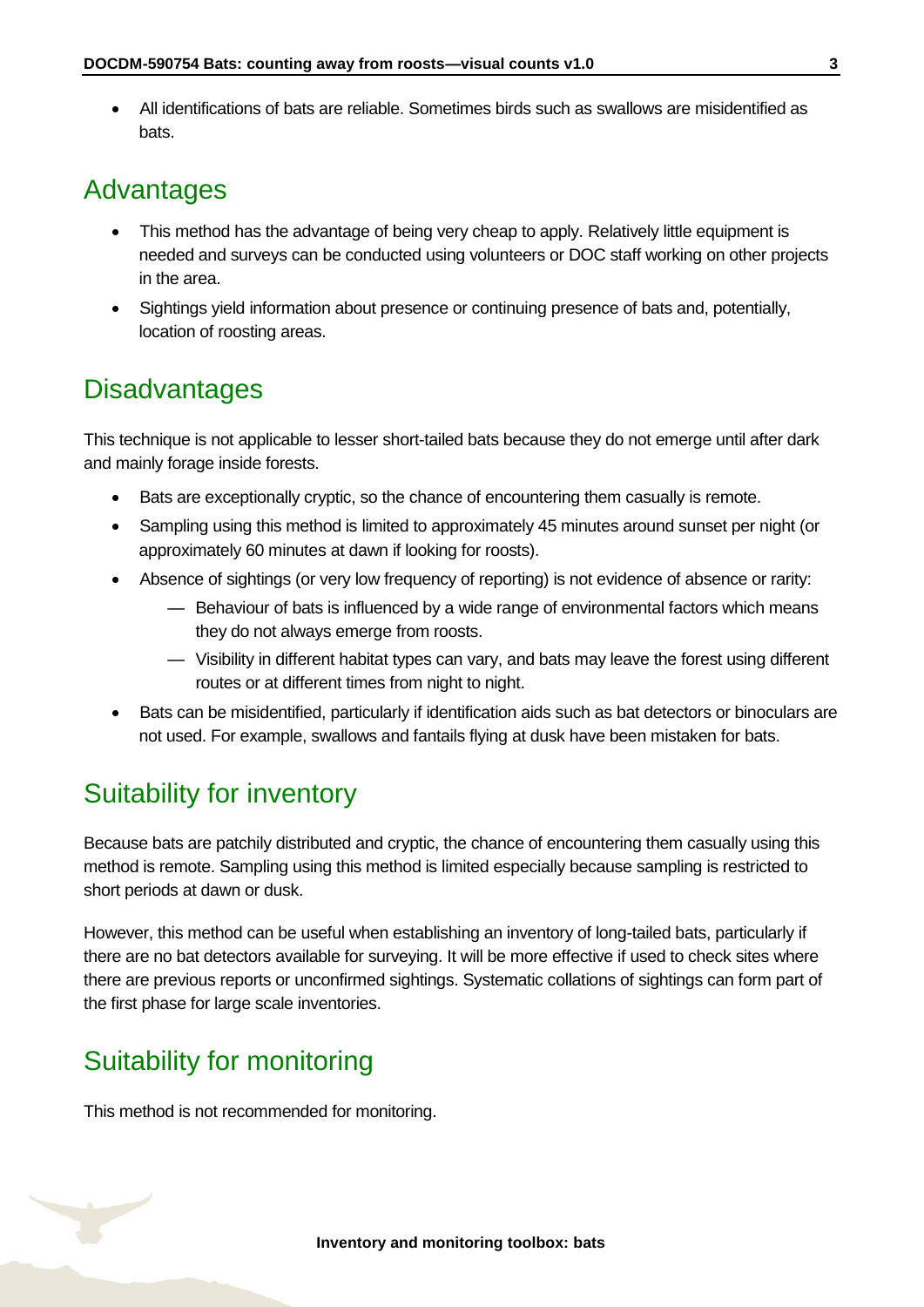## <span id="page-3-0"></span>**Skills**

No special skills are required, just good observation skills and the ability to identify long-tailed bats on the wing.

### <span id="page-3-1"></span>Resources

This method is simple. It requires minimal equipment such as a notebook or field survey form, pen/pencil, watch, thermometer and a torch if you plan to be out after dark. Useful additional items include a bat detector, GPS unit, binoculars, warm clothing, a light-reflective vest and a first-aid kit.

### <span id="page-3-2"></span>Minimum attributes

Consistent measurement and recording of these attributes is critical for the implementation of the method. Other attributes may be optional depending on your objective. For more information refer to ['Full details of technique and best practice'](#page-7-0).

DOC staff must complete a 'Standard inventory and monitoring project plan' (docdm-146272).

- Location name and GPS coordinates
- Date
- Weather conditions
- Start time and start temperature
- Finish time and temperature
- The time each bat was seen
- The direction each bat appeared from and the direction to which each departed
- Dominant vegetation and habitat types where bats were seen
- Total number of bats seen
- Whether a bat detector was used

Additional attributes to record if roost sites are found:

- GPS coordinates of the roost
- Basic roost description (tree species, cave name/type, building, etc.)
- Description of bat exit/entry point

Minimum attributes can be recorded on a standardised field sheet (Fig. 1; see 'Form for recording observations of flying long-tailed bats at dusk'—docdm-167000).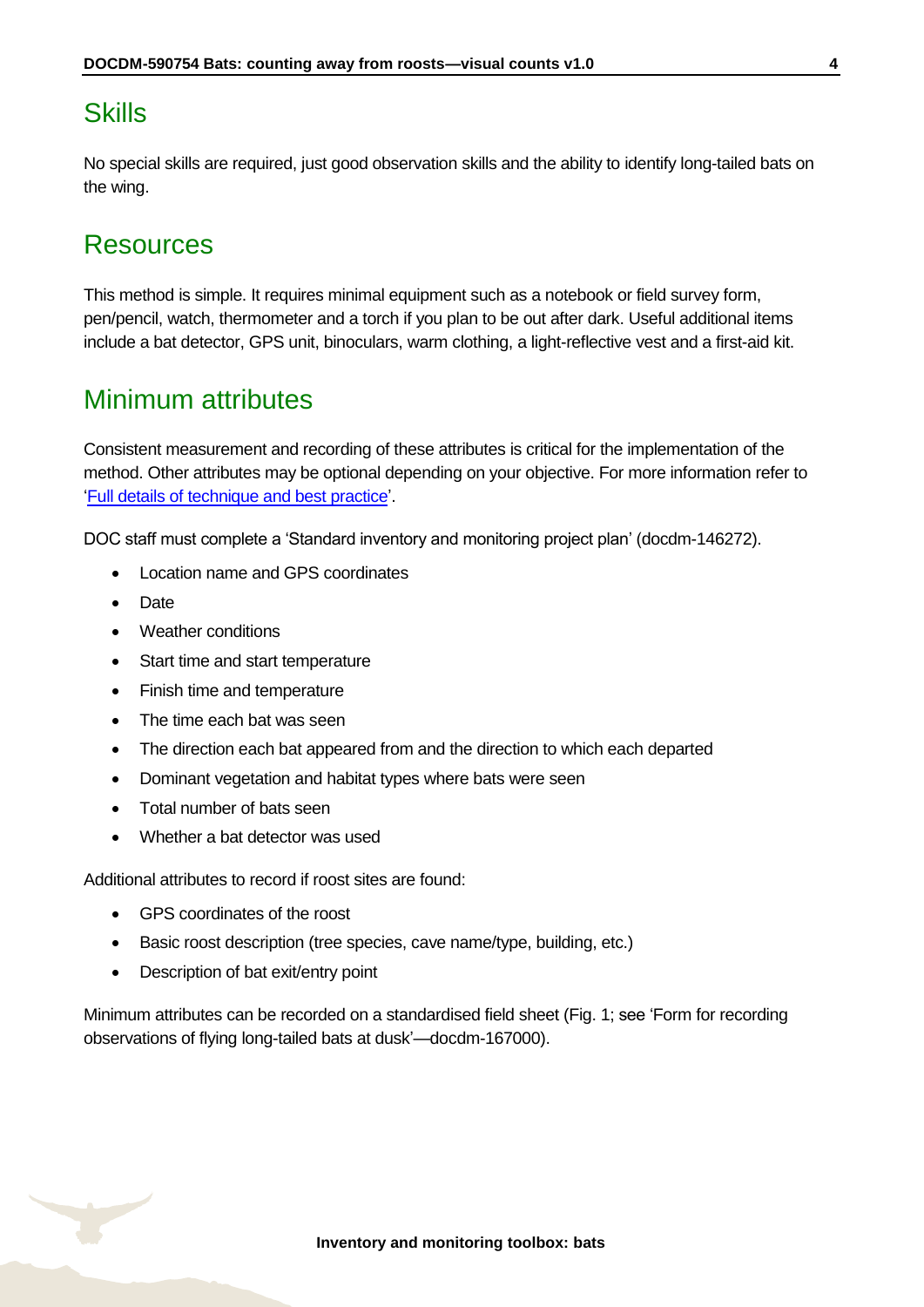| DIRECT OBSERVATIONS OF FLYING LONG-TAILED BATS                   |                                    |       |                                                    |            |                         |  |
|------------------------------------------------------------------|------------------------------------|-------|----------------------------------------------------|------------|-------------------------|--|
| <b>Observer's name and contact details:</b>                      |                                    |       |                                                    |            |                         |  |
| Date:                                                            |                                    |       | Location:                                          |            |                         |  |
| <b>GPS eastings:</b>                                             |                                    |       | <b>GPS northings:</b>                              |            |                         |  |
| Temp. beginning:                                                 | Temp. end:                         |       | <b>Cloud cover</b> ( $0 =$ clear, $8 =$ overcast): |            |                         |  |
| Weather (circle):                                                | Fine                               |       | <b>Showers</b>                                     |            | <b>Drizzle</b>          |  |
| Wind (circle):                                                   | Calm                               | Light | Moderate                                           | Mod-Strong | Strong                  |  |
| Habitat type*:                                                   |                                    |       |                                                    |            |                         |  |
| <b>BAT OBSERVATIONS</b>                                          | Bat detector used (circle): YES NO |       |                                                    |            |                         |  |
| Time start:                                                      | Time finish:                       |       | <b>Total time:</b>                                 |            | <b>Total bats seen:</b> |  |
| Times bats seen (record time<br>for every bat):                  |                                    |       |                                                    |            |                         |  |
| <b>Directions from where first</b><br>seen:                      |                                    |       |                                                    |            |                         |  |
| Directions in which flew off:                                    |                                    |       |                                                    |            |                         |  |
| Notes:                                                           |                                    |       |                                                    |            |                         |  |
| * e.g. native forest, exotic forest, shelter belt, river margins |                                    |       |                                                    |            |                         |  |

Figure 1. A standard recording sheet for collecting data in the field.

### <span id="page-4-0"></span>Data storage

Forward copies of completed survey sheets to the survey administrator, or enter data into an appropriate spreadsheet as soon as possible. Collate, consolidate and store survey information securely, also as soon as possible, and preferably immediately on return from the field. The key steps here are data entry, storage and maintenance for later analysis, followed by copying and data backup for security.

Summarise the results in a spreadsheet or equivalent. Arrange data as 'column variables', i.e. arrange data from each field on the data sheet (date, time, location, plot designation, number seen, identity, etc.) in columns, with each row representing the occasion on which a given survey plot was sampled.

If data storage is designed well at the outset, it will make the job of analysis and interpretation much easier. Before storing data, check for missing information and errors, and ensure metadata are recorded.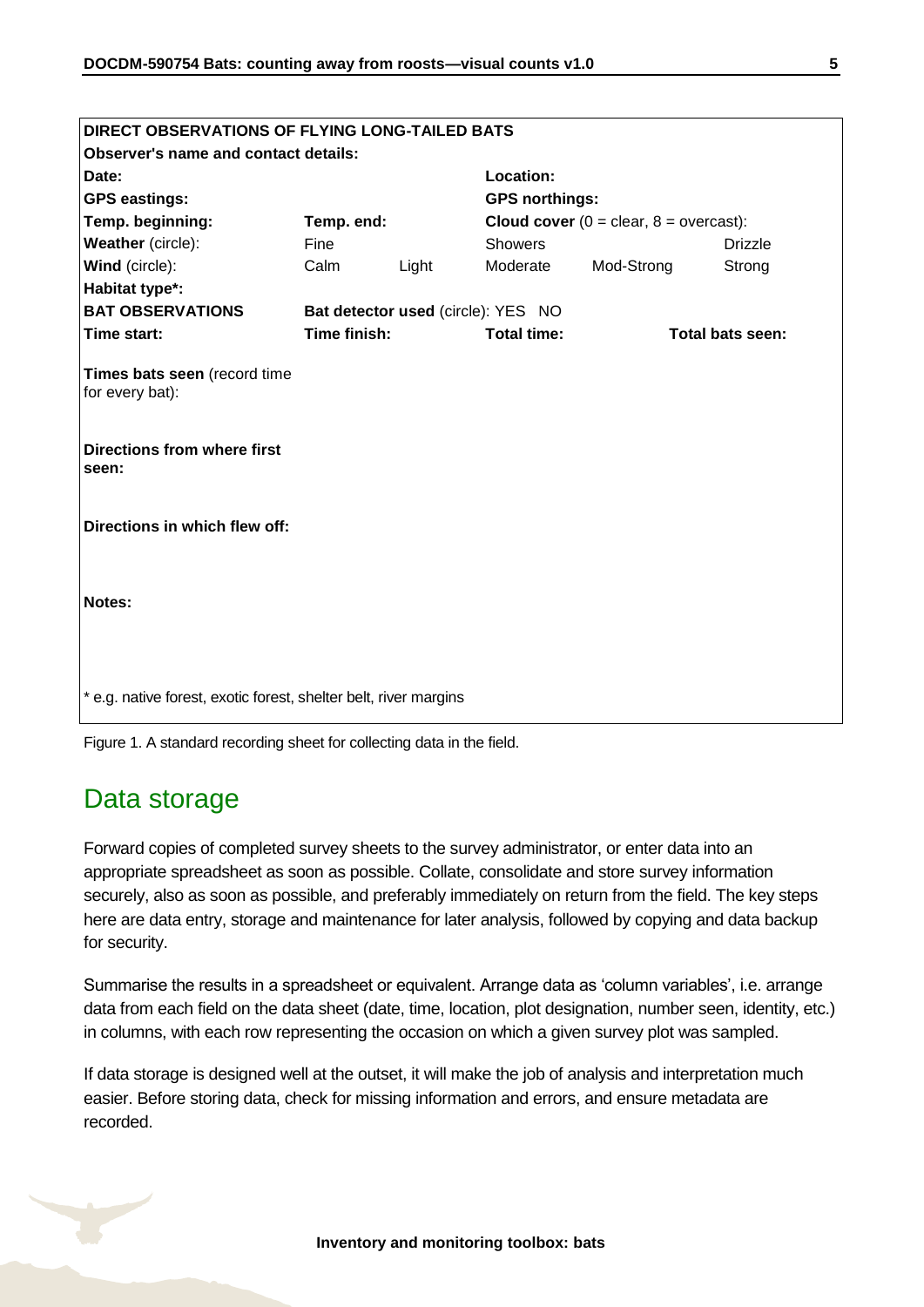Storage tools can be either manual or electronic systems (or both, preferably). They will usually be summary sheets, other physical filing systems, or electronic spreadsheets and databases. Use appropriate file formats such as .xls, .txt, .dbf or specific analysis software formats. Copy and/or backup all data, whether electronic, data sheets, metadata or site access descriptions, preferably offline if the primary storage location is part of a networked system. Store the copy at a separate location for security purposes.

All bat sightings should be recorded in the DOC bat database. Each DOC conservancy should have a separate Excel spreadsheet for this purpose. Access rights are held by the conservancy bat contact (see 'Bat Recovery Group contacts'—docdm-132033). If a conservancy has not set up its own spreadsheet, one can be created using the 'National bat database template' (docdm-213136). See the 'Canterbury Conservancy bat database' (docdm-213179) for an example of a spreadsheet containing data. Many of the data entry fields will not be relevant, but there are fields for location, GPS coordinates and for comments that could be used to describe survey results (Fig. 2)

| Record Number 2499                        |                                                                                  | Department of Conservation - Bat Database Data Entry           |
|-------------------------------------------|----------------------------------------------------------------------------------|----------------------------------------------------------------|
| Conservancy<br>Area                       | Bat Species*<br>Location*<br>٠                                                   | Altitude (m)<br>Date*<br>۰                                     |
| Map sheet<br>rumber<br>Easting GR*        | Observer*<br>Wind*                                                               | $\bullet$<br>Address*                                          |
| Northing GR*                              | ÷<br>Min Temp<br>Rain*<br>$\overline{\mathbf{r}}$                                | Dusk Temp<br>Sunrise Time*<br>Sunset Time*                     |
| Bat Detector*<br>Tape Recorder*           | Time<br>Time<br>$\overline{\mathbf{x}}$<br>Finish*<br>Start*<br>Bat Passes*<br>麦 | Survey Method*<br>Ξ<br>End Easting GR**                        |
| VOR<br>setting*<br>Frequency*<br>$(k+tz)$ | <b>Habitat</b><br>Description*<br>Comments                                       | End Northing GR**<br>** - Must be entered for transect surveys |

Figure 2. Data entry page from the DOC bat database.

# <span id="page-5-0"></span>Analysis, interpretation and reporting

Seek statistical advice from a biometrician or suitably experienced person prior to undertaking any analysis.

This method measures:

- Presence of long-tailed bats
- Number of bats seen from a sampling point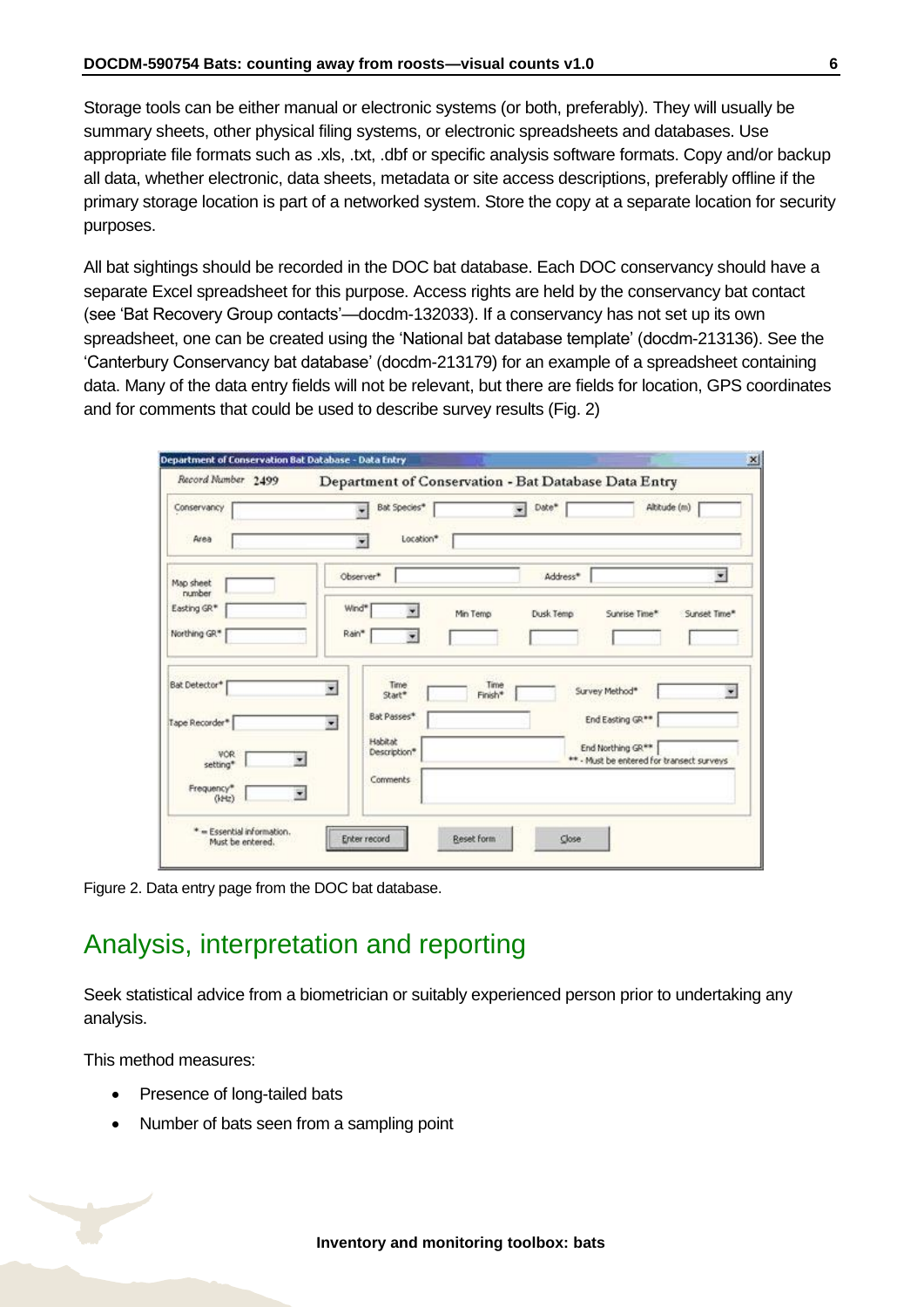A variation of this method can be used to help locate roost sites

Interpretation of direct observation data is limited and it is unlikely that an observer would rely solely on this method to undertake an inventory in an area. Identification of long-tailed bats in an area confirms presence but not absence. Reports of many bats in an area in a short time may imply something about population size, but reporting few bats does not imply that the population is small, because reporting rates are influenced by so many factors. If many bats are seen emerging from a particular patch of forest right on sunset, their presence might indicate that a roost site is nearby.

Simple statistics and maps (such as those outlined below) can be reported for a study area (in combination with the results of other methods):

- Maps of presence of long-tailed bats, and potentially, maps of points where observations were made in favourable conditions but no bats were reported.
- Total number of long-tailed bats reported over discrete time frames and in distinct geographic areas.
- Simple statements like 'long-tailed bats are present in the study area'; 'long-tailed bats are present in this district'; 'long-tailed bats are present in the area targeted for management'; 'numerous long-tailed bat reports have been received for the management area', etc.

# <span id="page-6-0"></span>Case study A

**Case study A: the first semi-systematic survey of long-tailed bats in the Eglinton Valley, Fiordland**

#### **Synopsis**

DOC workers noticed long-tailed bats feeding at dusk near Knobs Flat in the Eglinton Valley.

#### **Objectives**

Knowing that long-tailed bats are classified as a threatened species, the researchers wished to determine how widespread and common they were in this valley.

#### Sampling design and methods

There was no formal sampling design. Observers systematically surveyed different points throughout the Eglinton Valley at dusk, simply watching for bats and recording their numbers and locations. Effort was largely opportunistic because there were no resources available for a formal survey. Observers simply took advantage of already being in the valley for other work. This meant that survey effort was somewhat ad hoc. If people had some spare time in the evening, they would go to a new spot in the valley and see if they could see any bats emerging from the forest at dusk.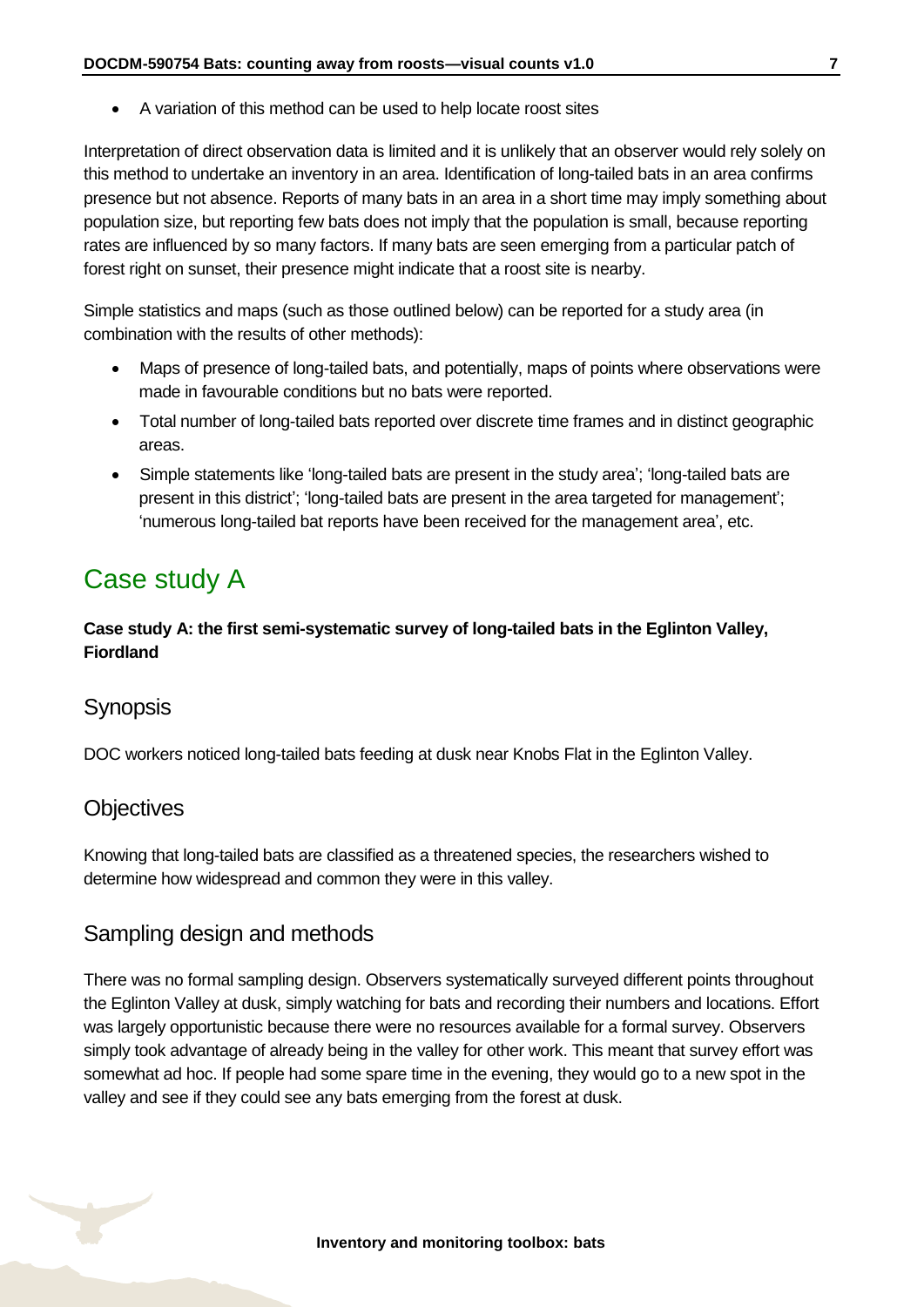#### **Results**

Long-tailed bats were sighted at dusk in 25 locations along the length of the Eglinton Valley (c. 40 km) between November and February in 1990–91. A total of 132 bats were sighted, with a maximum of 12 bats emerging from the forest at one location. Fifty-two percent of observations were of bats feeding just above the forest canopy. Ten percent were 10–30 m above the canopy and 15% were higher again, 30–120 m above the canopy.

#### Limitations and points to consider

Although the amount of information that could be gleaned from these ad hoc sightings was severely limited, this low-cost survey:

- Confirmed that long-tailed bats were relatively common and widespread in the Eglinton Valley
- Indicated that long-tailed bats were likely to be roosting within old-age red beech forest on terraces along the valley floor
- Gave an indication that the valley would be a suitable site for management and research on this threatened species, based on the frequency of sightings

### <span id="page-7-0"></span>Full details of technique and best practice

When beginning a series of visual counts of long-tailed bats, the first requirement is to identify areas of likely bat habitat such as unlogged forest, native forest remnants or sites close to locations of previous sightings (including historic records). Secondly, it is important to find good vantage points such as forest edges, roads, tracks and clearings which will allow bats to be seen against a backlit sky. If surveys are to be conducted in a very specific area, it is preferable to use many observers, to cover as much sky as possible at the chosen site. Inference about presence of bats will be improved by having many sampling points (and observers) spread over a more extensive area. Observations can begin up to 1 hour before local sunset time (as listed in the current New Zealand Nautical Almanac), and should continue until it is too dark to see.

Bat detectors can be useful aids in visual surveys, by alerting observers to the presence of bats and confirming identification, but the range of the detectors is limited compared with the eye. Binoculars can also be used to look closely at the bats to confirm identification once bats or bat-like shapes have been sighted. Binoculars usually have a narrow field of view compared with the naked eye, so unless there are numerous observers it is better not to use binoculars for initial scanning of the sky. This type of survey should not be undertaken during winter or in cold weather because long-tailed bats are less likely to emerge from roosts and forage at dusk.

A variation of this method is to search for bats flying around outside their roost sites at dawn or dusk (Stebbings et al. 2005). These types of counts are primarily useful for locating new roosts or determining whether known roosts are occupied. Many species will often swarm together, sometimes in large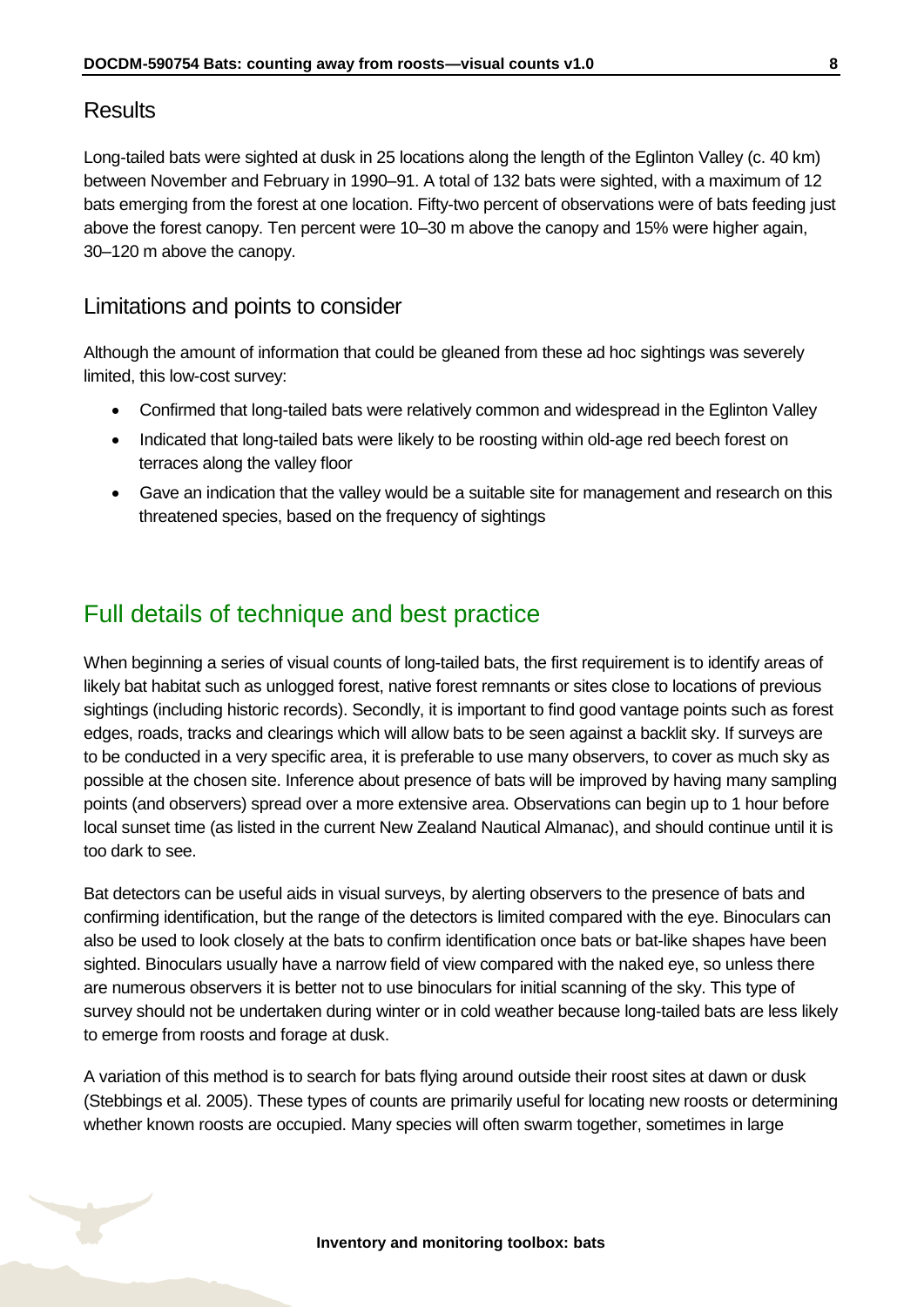numbers, around entrances to roosts at dawn during summer months and at night during the autumn and winter. Long-tailed bats have been observed swarming around roost trees at dawn in the Eglinton Valley and inside Grand Canyon Cave, Piopio, near Te Kūiti, at night. Lesser short-tailed bats usually return to their roost before it is light. High levels of activity have been recorded throughout the night at lesser short-tailed bat roost on Codfish Island during winter. Again, activity only occurs while it is dark, but it may be possible to pick up signs of activity on the bat detector or audible squeaking.

Swarming of long-tailed bats begins an hour before sunrise during summer months and can occur (or continue) well after it is light. Large numbers of bats can be very visible and certainly very audible on the bat detector. The field method is very simple; the surveyor walks with a bat detector through potentially suitable habitat (or an area pinpointed from previous reports) 1 hour before dawn and looks and listens for activity. The bats may fly around for some time before they fly into the roost entrance. Alternatively, observers can go out at dusk and search for long-tailed bats as they fly out of their roosts. However, emerging bats are more likely to fly off directly than circle around the roost.

This method is unlikely to be suitable for locating bat roosts in trees in areas that are not known to contain bats. It would literally be like searching for a needle in a haystack.

#### Best practice for inventory of long-tailed bats

- Surveys must only be undertaken of fine, relatively warm conditions, with temperatures ≥ 7°C.
- Searches should commence 60 minutes before sunset and continue until it is too dark to see (or from when it is barely light and continue for 60 minutes).
- Winter surveys should be avoided.

### <span id="page-8-0"></span>References and further reading

- Gaisler, J. 1979: Results of bat census in a town (Mammalia: Chiroptera). *Vestnik Ceskoslovenske Spolecnosti Zoologicke 43*: 7–21.
- Stebbings, R.; Mansfield, H.; Fasham, M. 2005: Bats. Pp. 433–449 in Hill, D.; Fasham, M.; Tucker, G.; Shewry, M.; Shaw, P. (Eds): Handbook of biodiversity methods: survey, evaluation and monitoring. Cambridge University Press, Cambridge.
- Walsh, A.; Catto, C. 2004: Survey and monitoring. Pp. 29–39 in Mitchell-Jones, A.J.; McLeish, A.P. (Eds): Bat workers' manual. Joint Nature Conservation Committee, Peterborough.